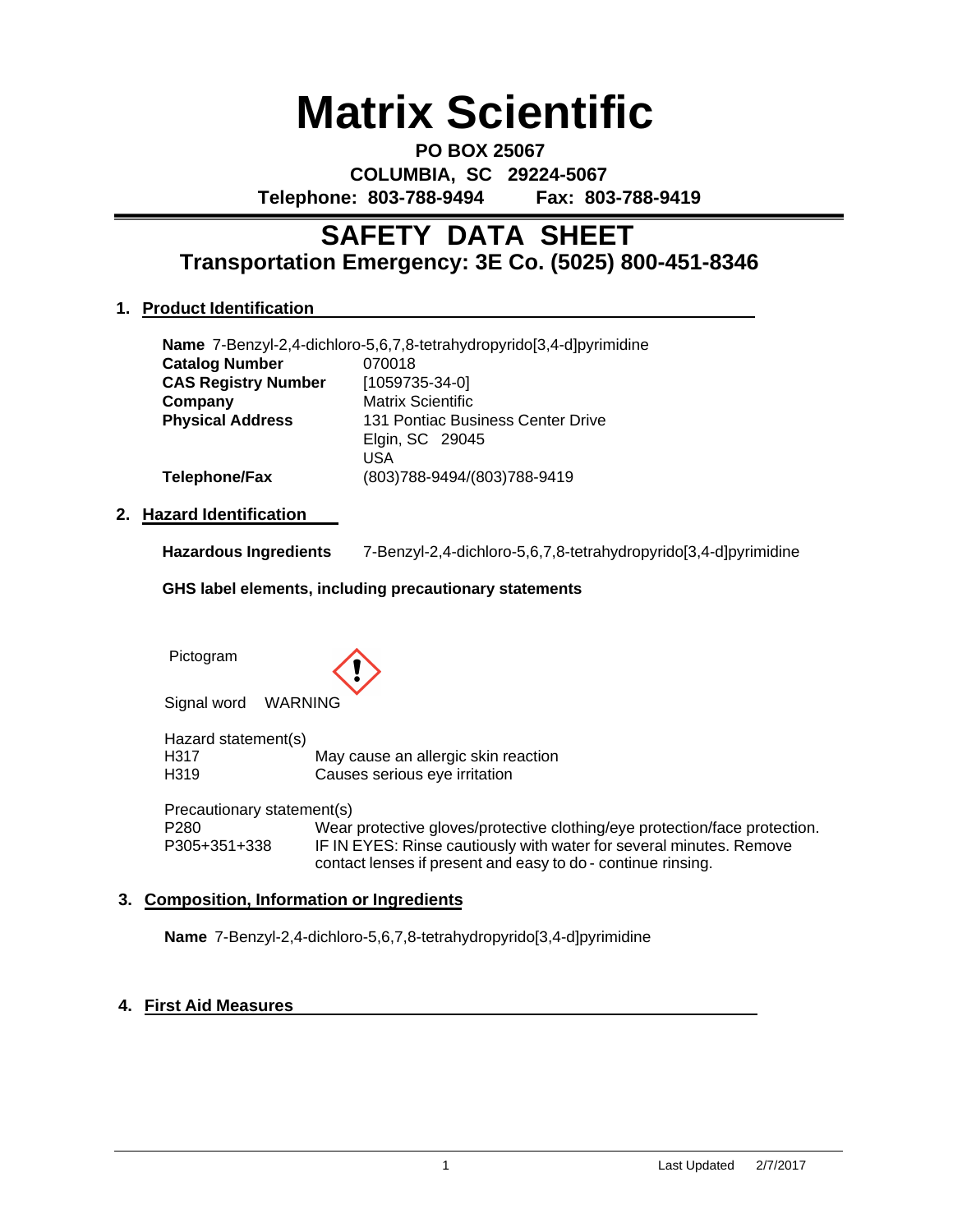| <b>Eye Contact:</b>  | Check for and remove any contact lenses. Immediately flush eyes with<br>clean, running water for at least 15 minutes while keeping eyes open. Cool<br>water may be used. Seek medical attention.                                                                                                                  |
|----------------------|-------------------------------------------------------------------------------------------------------------------------------------------------------------------------------------------------------------------------------------------------------------------------------------------------------------------|
| <b>Skin Contact:</b> | After contact with skin, wash with generous quantities of running water.<br>Gently and thoroughly wash affected area with running water and non-<br>abrasive soap. Cool water may be used. Cover the affected area with<br>emollient. Seek medical attention. Wash any contaminated clothing prior to<br>reusing. |
| Inhalation:          | Remove the victim from the source of exposure to fresh, uncontaminated<br>air. If victim's breathing is difficult, administer oxygen. Seek medical<br>attention.                                                                                                                                                  |
| Ingestion:           | Do NOT induce vomiting. Give water to victim to drink. Seek medical<br>attention.                                                                                                                                                                                                                                 |

### **5. Fire-Fighting Measures**

| <b>Extinguishing media:</b><br><b>Special fire fighting</b> | Carbon dioxide, dry chemical powder, alcohol or polymer foam.                                             |
|-------------------------------------------------------------|-----------------------------------------------------------------------------------------------------------|
| procedures:                                                 | Wear self-contained breathing apparatus and protective clothing to prevent<br>contact with skin and eyes. |
| Unusual fire and<br>explosion hazards/<br>decomposition of  |                                                                                                           |
| product:                                                    | Emits toxic fumes under fire conditions.                                                                  |

# **6. Accidental Release Measures**

Steps to be taken if material is spilled or otherwise released into the environment - Wear Appropriate respirator, impervious boots and heavy rubber (or otherwise impervious) gloves. Scoop up solid material or absorb liquid material and place into appropriate container. Ventilate area and wash affected spill area after pickup is complete. Wash skin immediately with plenty of water. Place solid or absorbed material into containers and close for disposal.

# **7. Handling and Storage**

Avoid prolonged exposure. Use caution when handling. Exposure to any chemical should be limited. Do not breath dust or vapor. Have safety shower and eye wash available. Do not get in eyes, on skin or on clothing. Keep container tightly closed. Store in a cool, dry, well-ventilated place. Ensure adequate ventilation during use. Use only in a chemical fume hood. To the best of our knowledge, the health hazards of this product have not been fully investigated. This product is provided solely for the purpose of research and development.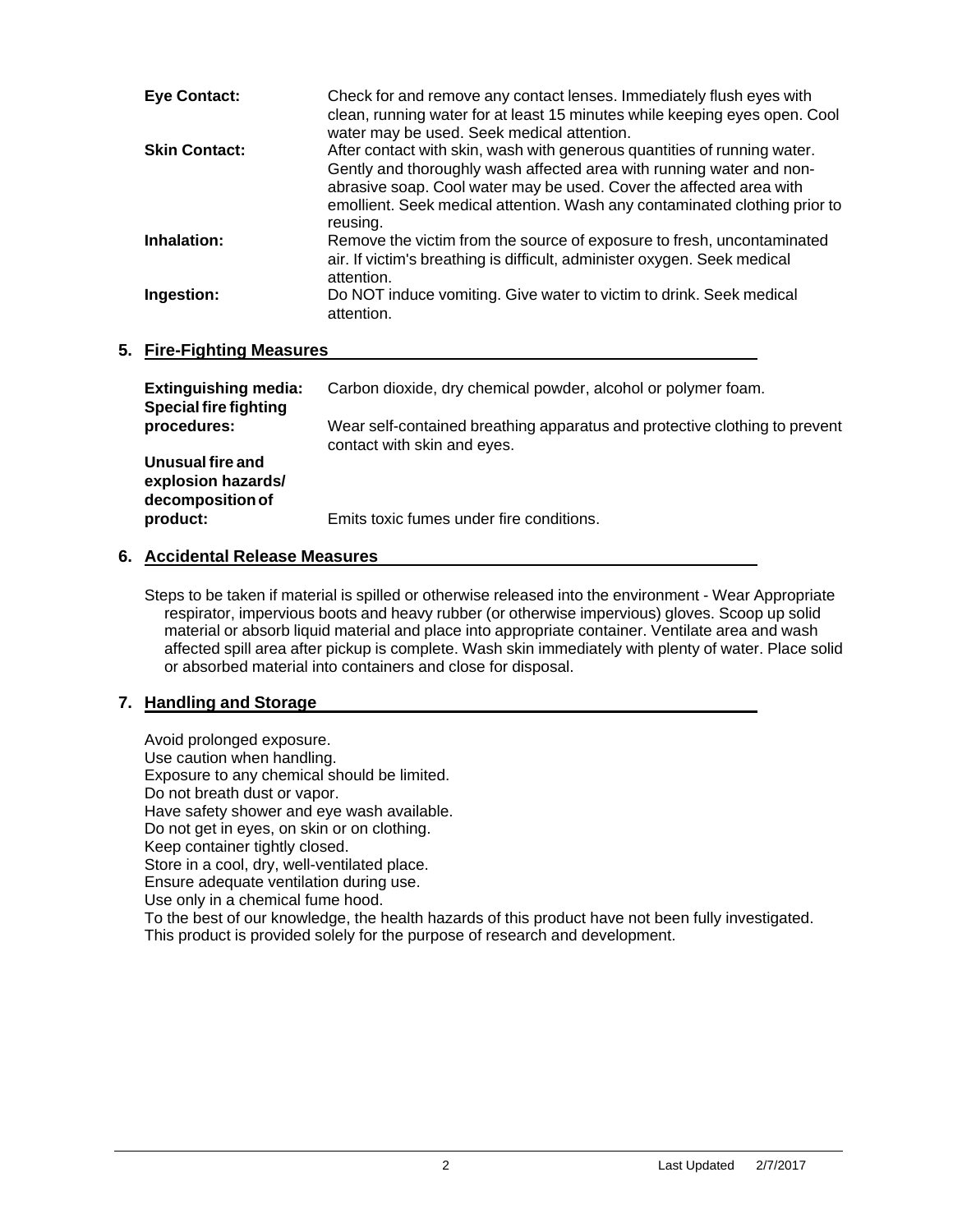# **8. Exposure Controls and Personal Protection**

Wear Protective safety goggles. Wear chemical-resistant gloves. Wear protective clothing and chemical resistant boots. Ensure ventilation during use. After contact with skin, wash immediately.

# **9. Physical and Chemical Properties**

**Molecular Formula:** C14H13Cl2N3 **Molecular Weight:** 294.19

#### **10. Stability and Reactivity**

| Incompatibilities:                   | Strong oxidizing agents |  |  |  |
|--------------------------------------|-------------------------|--|--|--|
|                                      | Strong acids and bases  |  |  |  |
| <b>Hazard Decomposition Products</b> |                         |  |  |  |
| Carbon                               | carbon monoxide         |  |  |  |
|                                      | carbon dioxide          |  |  |  |
| <b>Chlorine</b>                      | hydrogen chloride       |  |  |  |
| <b>Nitrogen</b>                      | oxides of nitrogen      |  |  |  |
|                                      |                         |  |  |  |

#### **11. Toxicological Information**

#### **Acute effects:**

Irritant

May be harmful by ingestion and inhalation.

Material is irritating to mucous membranes and upper respiratory tract.

To the best of our knowledge, the toxicological properties of this product have not been fully investigated or determined.

#### **12. Ecological Information**

| <b>Mobility:</b>             | Data not known    |
|------------------------------|-------------------|
| <b>Persistence and</b>       |                   |
| degradability:               | No data available |
| <b>Cumulative potential:</b> | No data available |
| Other adverse effects:       | No data available |

#### **13. Disposal Considerations**

Absent other actions demanded by federal or local regulations - Dissolve or mix the material with a combustible solvent and burn in a requlated, chemical incinerator equipped with after burner and scrubber.

Observe all federal, state and local laws.

#### **14. Transport Information**